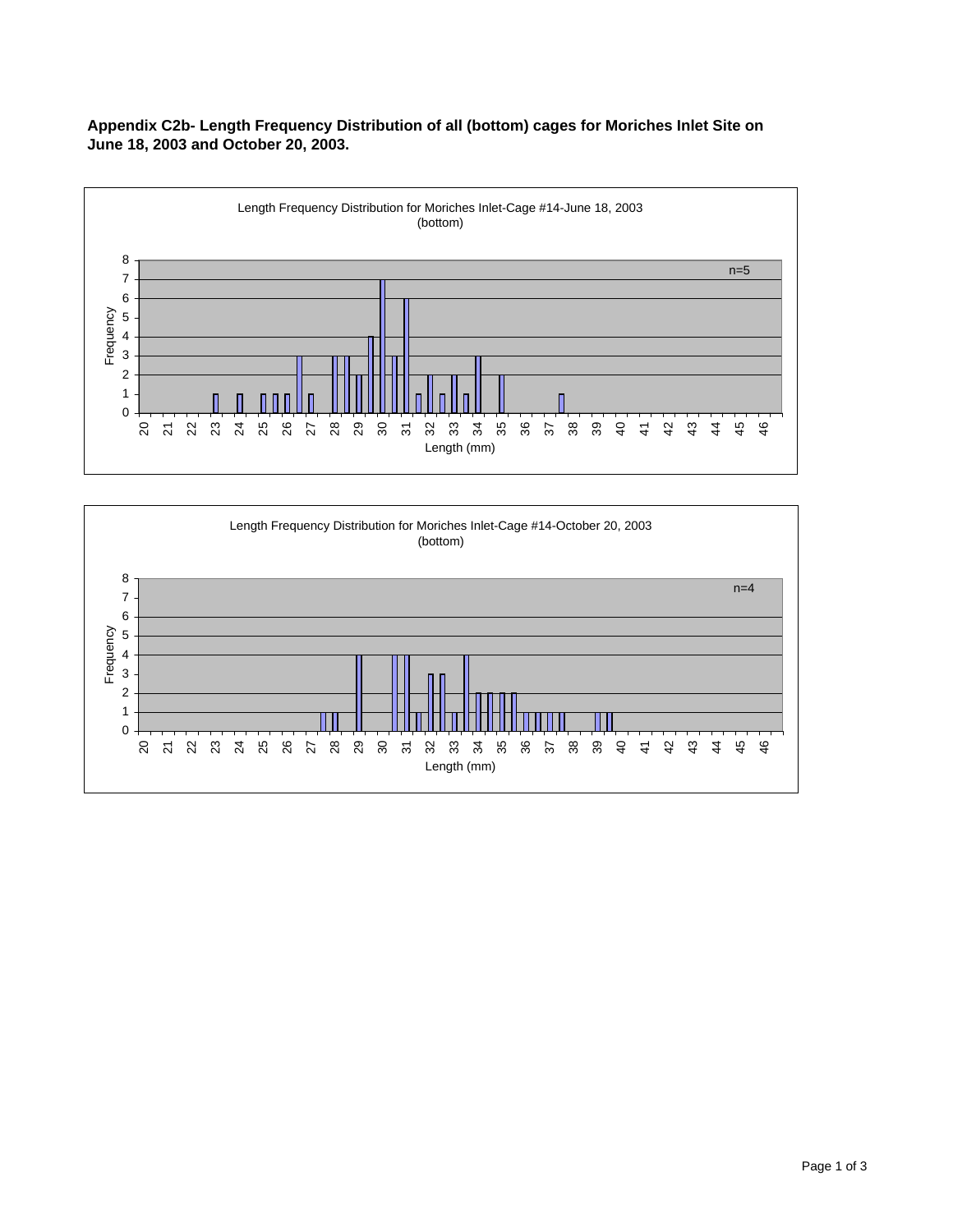**Appendix C2b- Length Frequency Distribution of all (bottom) cages for Moriches Inlet Site on June 18, 2003 and October 20, 2003.**